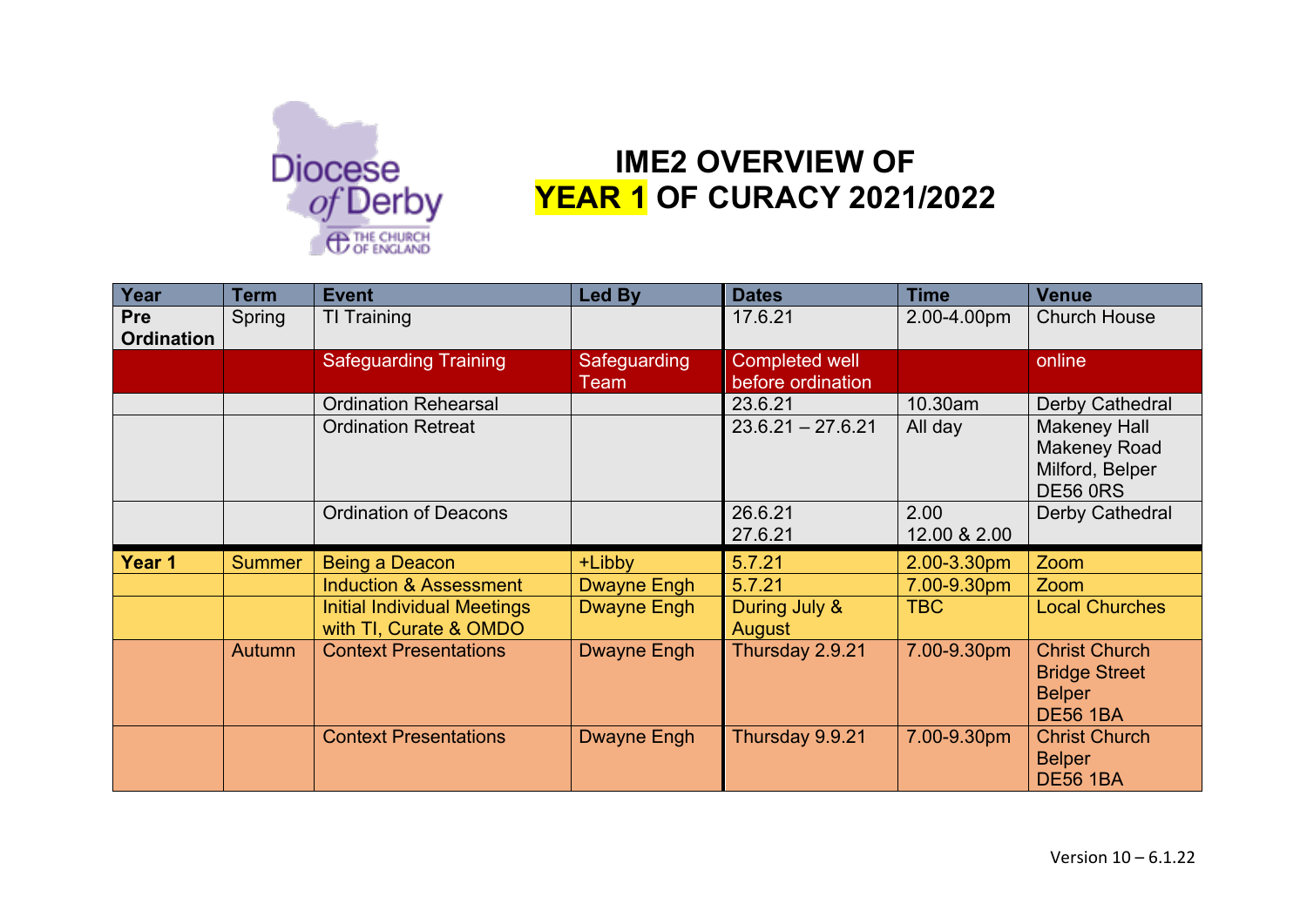|        | 2 Portfolio Reflections DUE                                                                |                                                                                         | 17.1.22                                      | DUE by noon                             |                                                                                               |
|--------|--------------------------------------------------------------------------------------------|-----------------------------------------------------------------------------------------|----------------------------------------------|-----------------------------------------|-----------------------------------------------------------------------------------------------|
|        | <b>Introduction to Reflective</b><br><b>Practice Groups</b>                                | <b>Dwayne Engh</b>                                                                      | <b>Tuesday 11.1.22</b>                       | 2.00-3.30pm                             | Zoom                                                                                          |
|        | Peer Driven Learning:<br><b>Reflections on Christmas</b>                                   | Dwayne Engh                                                                             | <b>Monday 10.1.22</b>                        | 2.00-3.30pm                             | Zoom                                                                                          |
| Spring | <b>Start Meeting monthly with</b><br>your Reflective Practice<br><b>Supervision Groups</b> |                                                                                         | Meet bi-monthly<br>throughout curacy         | Plan 2.5 hrs<br>per session             | Arranged by your<br><b>Group Supervisor</b>                                                   |
|        | An Introduction to Mission                                                                 | <b>Jason Kennedy</b>                                                                    | <b>Saturday 20.11.21</b>                     | 9.30-3.30                               | <b>Old School House</b><br>22 The Green<br><b>Swanwick</b><br><b>DE55 1BL</b>                 |
|        | <b>Funeral Ministry</b>                                                                    | <b>Peter Robinson</b><br><b>Julian Hollywell</b><br><b>Christine</b><br><b>McMullin</b> | 10.11.21<br><b>Saturday 13.11.21</b>         | 10.00-12.00                             | St Werburgh's<br>The Vicarage,<br><b>Gascoigne Drive</b><br>Spondon, Derby<br><b>DE21 2GL</b> |
|        | <b>Baptism &amp; Christian Initiation</b>                                                  | <b>Alicia Dring</b>                                                                     | Wednesday                                    | 7.00-9.30pm                             | <b>Chesterfield</b><br>Derbyshire<br><b>S45 9BU</b><br>Zoom                                   |
|        | <b>Good Practice &amp; Boundaries</b>                                                      | <b>Peter Walley</b><br><b>Helen Walley</b>                                              | <b>Saturday 16.10.21</b>                     | 10.00-3.00                              | <b>St Barnabas</b><br>Centre<br><b>Pilsley Road</b><br><b>Danesmoor</b>                       |
|        | <b>Curate Residential</b><br>Conference                                                    | <b>Dwayne Engh</b><br><b>Ruth Bennett</b>                                               | Friday $8.10.21 -$<br><b>Sunday 10.10.21</b> | Fri 4pm to<br>Sun after<br>lunch        | <b>Launde Abbey</b><br>East Norton,<br>Leicestershire<br>LE7 9XB                              |
|        | <b>Clergy Conference</b>                                                                   |                                                                                         | Tuesday 28.9.21 -<br>Thursday 30.9.21        | 28th 6.30pm<br>to 30 <sup>th</sup> noon | Zoom and local                                                                                |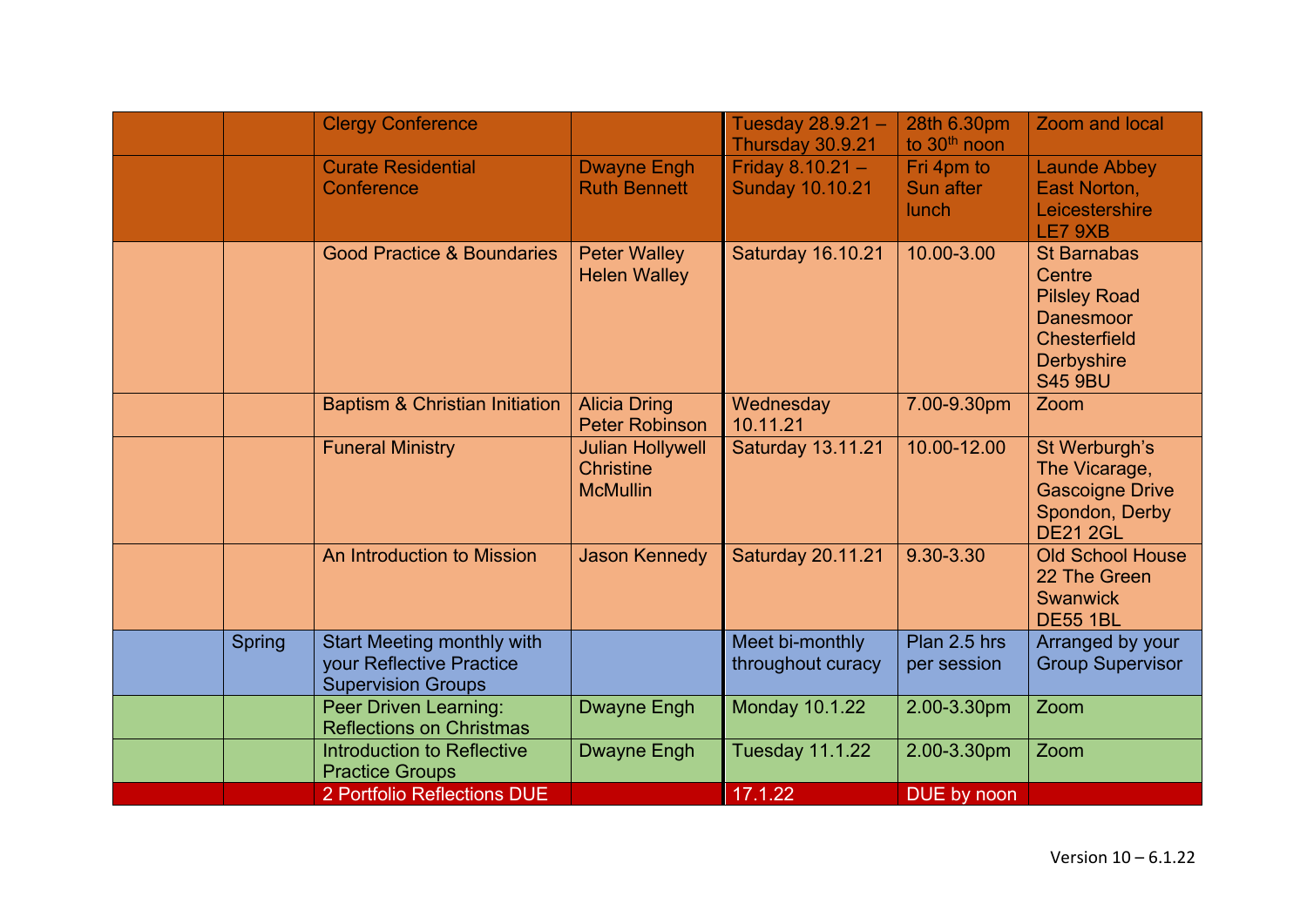|               | <b>Portfolio Surgery</b><br>(OPTIONAL)                                      |                                              | 22.1.22                                   | $10.00 -$<br>2.00pm              | <b>Church House</b>                                                                                                           |
|---------------|-----------------------------------------------------------------------------|----------------------------------------------|-------------------------------------------|----------------------------------|-------------------------------------------------------------------------------------------------------------------------------|
|               | The Outward Face Church<br>Host: Barlborough & Clowne                       | <b>Jason Kennedy</b><br><b>Bryony Taylor</b> | Saturday 5.2.22                           | 9.30-3.30                        | <b>Elmton Parish</b><br><b>Rooms</b><br><b>St Peter's Church</b><br><b>Markland Lane</b><br>Elmton, Worksop<br><b>S80 4LU</b> |
|               | <b>Pre-Priesting Reports DUE</b><br>(TI, Lay Person, Self-<br>Evaluation)   | <b>Curate</b>                                | 1.3.22                                    | DUE by noon                      |                                                                                                                               |
|               | <b>Curate Residential</b><br>Conference<br>(Beginning of School<br>Holiday) | <b>Dwayne Engh</b><br><b>Sandra Cobbin</b>   | Friday 18.3.22 -<br><b>Sunday 20.3.22</b> | Fri 4pm to<br>Sun after<br>lunch | <b>Launde Abbey</b><br>East Norton,<br>Leicestershire<br>LE7 9XB                                                              |
|               | <b>Individual Title Review</b><br>Meetings with<br>TI, Curate & OMDO        | <b>Dwayne Engh</b>                           | During March &<br>April                   | <b>TBC</b>                       | Curate's or Tl's<br>home                                                                                                      |
|               | <b>Individual Meetings with</b><br><b>Bishop</b>                            | +Libby                                       | <b>Spring</b>                             |                                  | <b>Bishop House</b>                                                                                                           |
| <b>Summer</b> | <b>Becoming a Priest</b>                                                    | <b>Dwayne Engh</b>                           | Tuesday 3.5.22                            | 7.00-9.30pm                      | St Peter's<br>in the City<br><b>St Peter's Centre</b><br><b>St Peter's Street</b><br>Derby DE1 1SN                            |
|               | <b>Learning Plans DUE</b>                                                   | Curate                                       | 9.5.22                                    | DUE by noon                      |                                                                                                                               |
|               | <b>Peer Driven Learning:</b><br><b>Reflections on Lent &amp; Easter</b>     | <b>Dwayne Engh</b>                           | <b>Monday 9.5.22</b>                      | 2.00-3.30                        | Zoom                                                                                                                          |